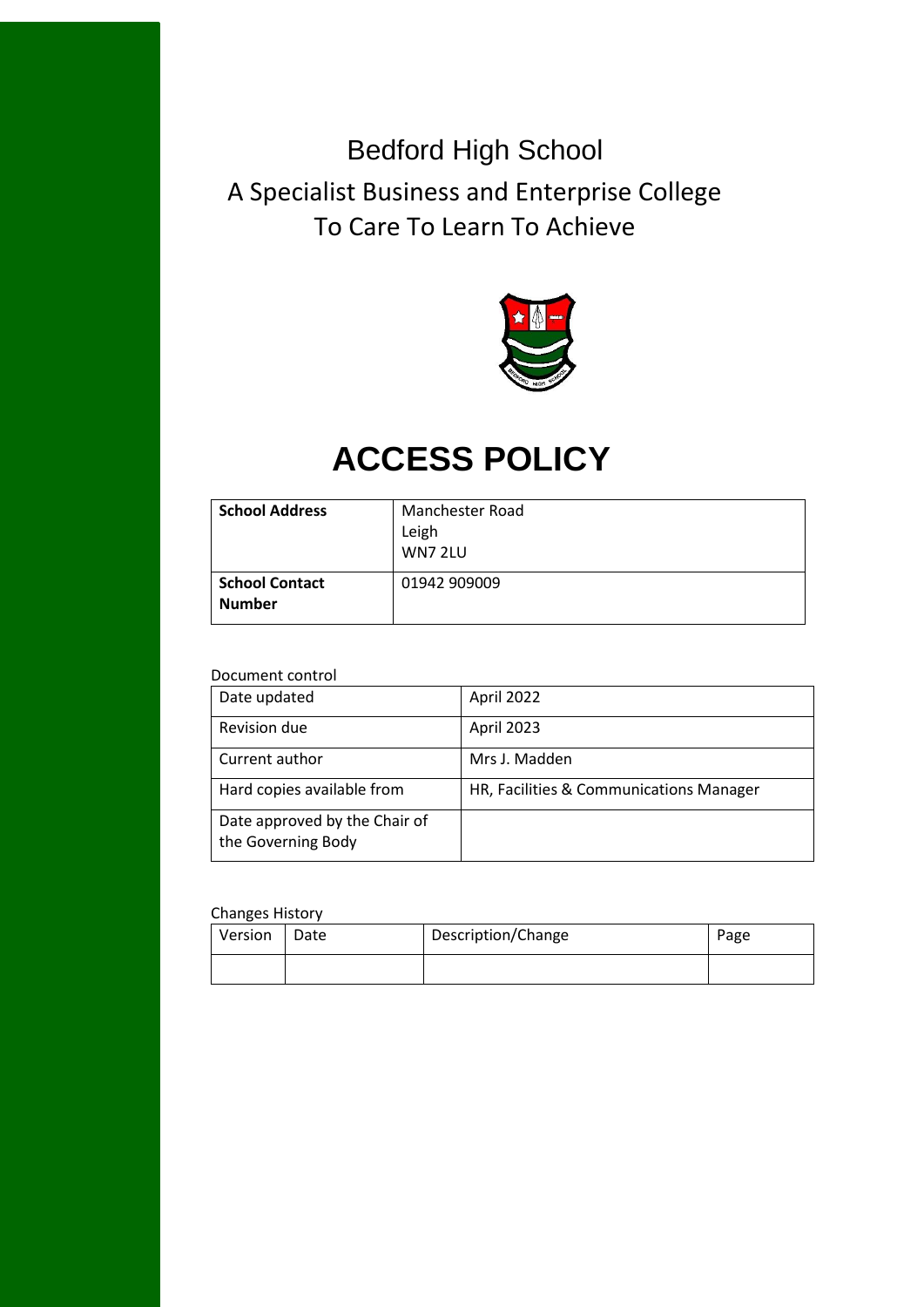#### **Introduction**

This information sets out the school's arrangements for managing the access of providers to students at the school for the purpose of giving them information about the provider's education or training offer. This complies with the school's legal obligations under Section 42B of the Education Act 1997.

#### **Student Entitlement**

Students attending Bedford High School are entitled to:

- Receive a stable careers programme from Year 7 that continues until they leave school
- Receive relevant careers guidance and have access to independent careers information and guidance, including labour market data where relevant.
- Receive personal advice that helps students to achieve their individual careers goal – whether this is Higher Education, an apprenticeship or employment.
- Support to develop the self-awareness and career management skills to prosper in HE and employment.
- Career activities during from time and PDE lesson covering options after school, the world of work, the job market and the skills needed for the future.
- The opportunity to relate what they learn in lessons to their life and career beyond school.
- The opportunity to talk through their careers and educational choices with staff including form tutors and the careers team.
- Support they need to make the right choices from Key Stage 4.
- Have the relevant knowledge to make realistic and achievable goals based on their own interests and skills, whilst taking into account local job market information and relevant entry requirements.
- Receive up-to-date information about careers and skill-development opportunities.
- Understand how different subjects help keep different options open.
- Have access to additional help, whether this need is generated from a change of decision, personal circumstances or additional needs.
- Have meaningful and helpful encounters with employers and other education providers; this could be done through visits, taster days, assemblies, talks and meetings at school.
- A meaningful encounter with a representative from the world of work through work experience in Year 10.
- To be asked their views about the service they have received to ensure that the service continues to meet the needs of the students.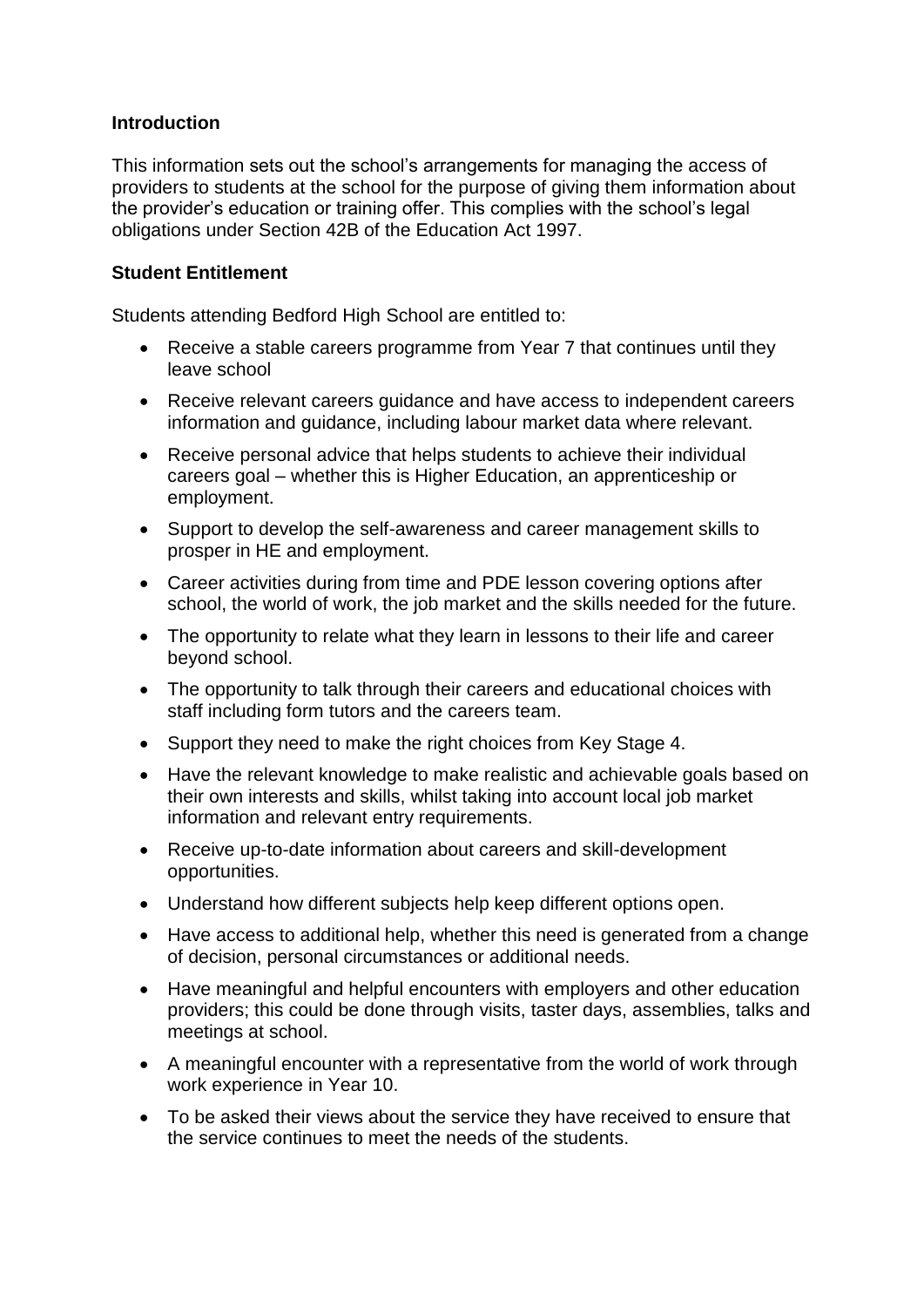## **Parent & Carer Information**

All parents are encouraged to keep up to date with our CEIAG programme through our website and from parent portal/careers page and up to date LMI information to help them to support their child to follow appropriate pathways.

Parents and Carers are entitled to have:

- Access to links to the National Careers Service information and other independent websites and resources via the school website.
- The opportunity to contact the independent careers advisor, careers lead and WRL coordinator.
- Access to information and guidance through Frog and parent information evenings including choosing options.

Young people do not make careers decisions in isolation and parents/carers can have a substantial impact, as well as a clear interest in the right outcomes for their young person. The school is keen to foster parental involvement in the careers programme, wherever possible.

A parent or student wishing to request additional support or information should contact:

Janet Madden – Careers Leader/Director of Learning Email: j.madden@bedford.wigan.sch.uk

#### **Management of provider access requests**

A provider wishing to request access should contact:

Mrs Birchall, Community and Work Related Learning Coordinator Telephone: 01942 909009, Email: p.birchall@bedford.wigan.sch.uk

#### **Opportunities for access**

There are a number of events, integrated into the school careers programme. Our CEIAG calendar of events shows the most update information on our current offer.

A number of events, integrated into our careers programme, will offer providers an opportunity to come into school to speak to students and/or their parents/carers:

- Career Fair
- Parents Evening
- Careers Week
- Form Activities
- Independent Careers Advice provided by Apiring Futures
- Assemblies
	- Mock Interviews
	- Aspiration Week
	- Enrichment Day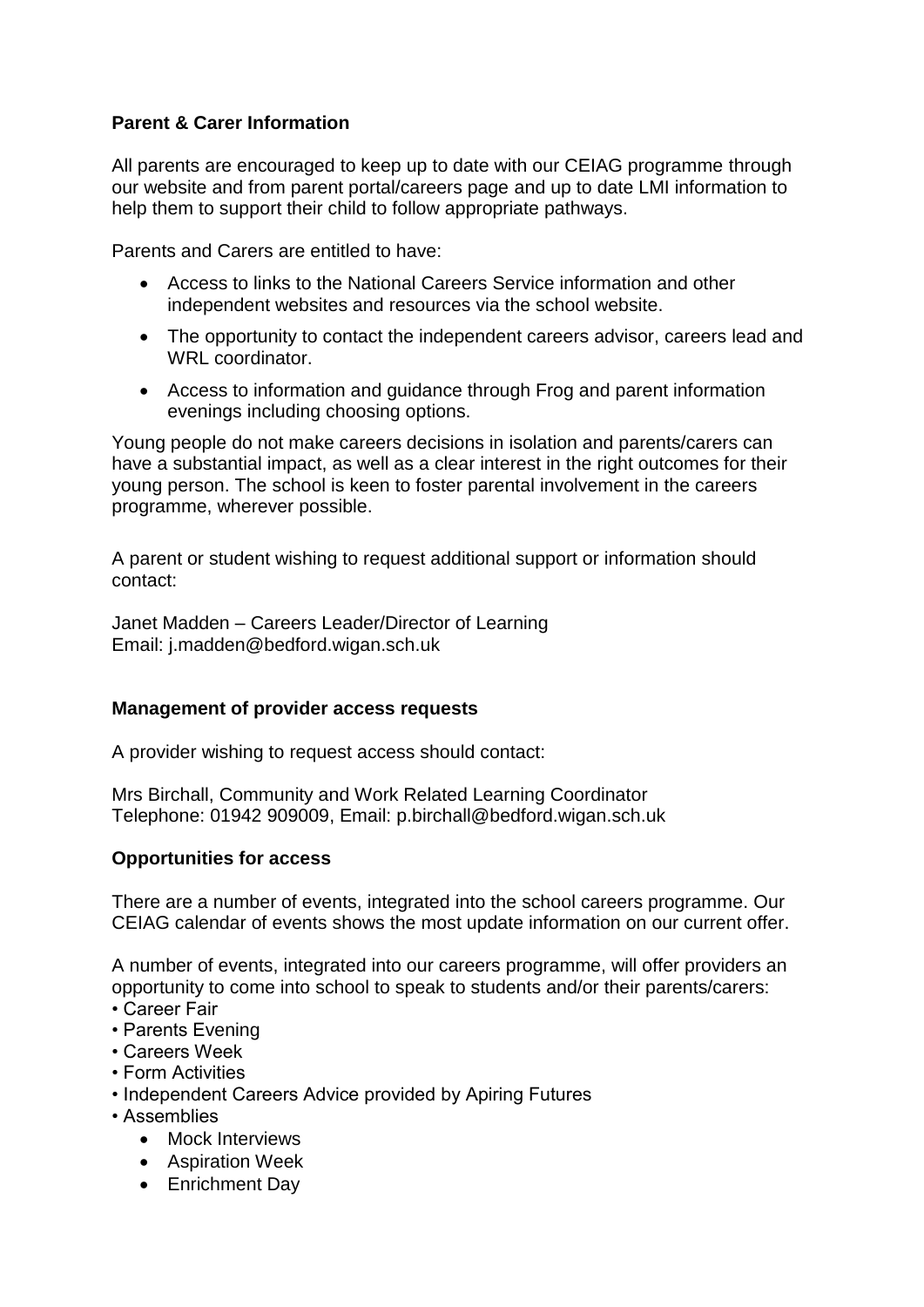Please speak to our Community and Work Related Learning Coordinator to identify the most suitable opportunity for you and our students.

Providers are welcome to leave a copy of their prospectus or other relevant course literature at reception.

Once a request has been accepted Mrs Birchall will liaise with the provider to organiser finer details.

#### **Granting and refusing access**

We will grant access requests that meet the following criteria:

• Requests from Ofsted registered 11-19 providers

• That are reasonable and do not impact on existing educational provision for our students.

#### **Safeguarding**

Our safeguarding policy outlines the school's procedure for checking the identity and suitability of visitors. The policy can be found on the school website. Education and training providers will be expected to adhere to this policy.

#### **Premises and facilities**

Anyone wishing to request access should contact the Careers Co-Ordinator to inform them of their needs. The school will make a suitable space available for discussion between the provider and students, as appropriate to the activity. The school will also make available ICT and other specialist equipment to support provider presentations. This will all be discussed and agreed in advance of the visit with the Careers Co-Ordinator or a member of the Careers team.

#### **Links to other policies**

This programme will raise aspirations, challenge stereotyping and actively promote equality and diversity.

This policy should be used in conjunction with:

- Safeguarding/child protection policy
- Careers guidance policy
- Curriculum policy

#### **CEIAG Impact**

When monitoring the success of the careers programme, the school considers formal and informal measures, qualitative and quantitative data and hard and soft outcomes for students.

The Director of Learning evaluates the careers programme in a number of ways, including;

• Student feedback on their experiences of the careers programme and what they gained from it.